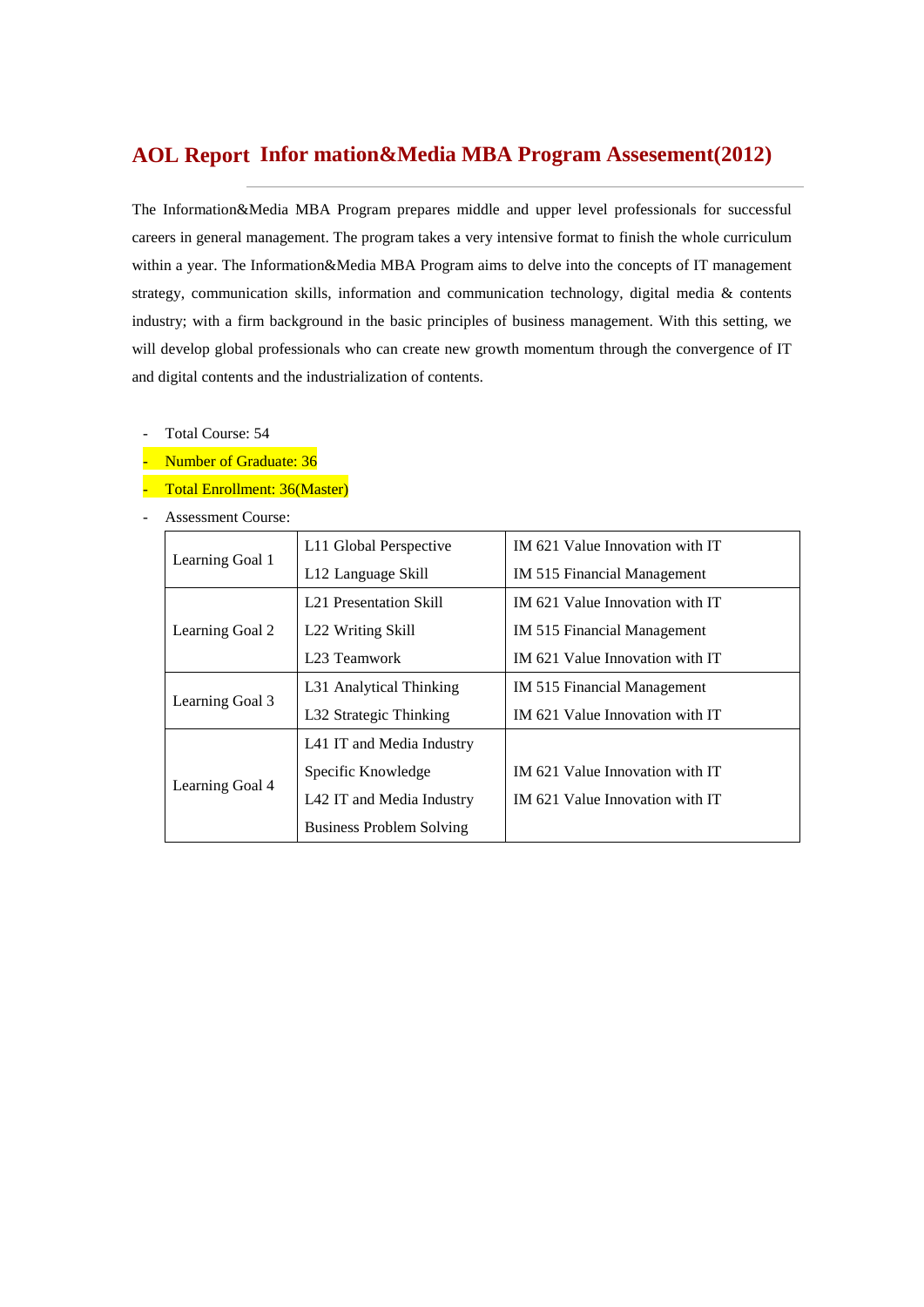## *Overview of assessment*

### **Information&Media MBA Program Assessment: Learning Goal 1**

## **Learning Goal: Our graduates will have a global perspective.**

| <b>Learning Objective</b>                                                                       | <b>Sample</b>       | <b>Methods</b>           |  |  |  |  |
|-------------------------------------------------------------------------------------------------|---------------------|--------------------------|--|--|--|--|
| (L11) Our students will understand global                                                       | Student enrolled in | - (L11) Course-embedded  |  |  |  |  |
| business issues and relate current issues to                                                    | $IM621(N=23)$       | assignment evaluation by |  |  |  |  |
| emerging business opportunities                                                                 |                     | faculty                  |  |  |  |  |
| $(L12)$ our students will have command of                                                       | $IM515(N=30)$       | - (L12) Course-embedded  |  |  |  |  |
| business English or other language of major                                                     |                     | assignment evaluation by |  |  |  |  |
| global market.                                                                                  |                     | faculty                  |  |  |  |  |
| Finding                                                                                         |                     |                          |  |  |  |  |
| - Using assessment rubric by faculty, average score for L11, L12 are 2.721, 2.466 respectively. |                     |                          |  |  |  |  |

\* 1 (Fails to Meet Expectations) 2 (Meets Expectations) 3 (Exceed Expectation)

-L11, L12 meet expectations successfully.

#### **Information&Media MBA Program Assessment: Learning Goal 2**

#### **Learning Goal: our graduates will be effective communicators.**

| <b>Learning Objective</b>                                                                              | <b>Sample</b>                        | <b>Methods</b>                                                        |
|--------------------------------------------------------------------------------------------------------|--------------------------------------|-----------------------------------------------------------------------|
| (L21) Our students will deliver effective<br>presentation accompanied with proper<br>media technology. | Student enrolled in<br>$IM621(N=23)$ | - (L21) Course-embedded<br>presentation evaluation by<br>faculty      |
| (L22) Our student will produce professional<br>business documents.                                     | $IM515(N=30)$                        | - (L22) Course-embedded<br>assignment evaluation by<br>faculty        |
| (L23) Our students will demonstrate<br>effective interpersonal communication in a<br>team setting.     | $IM621(N=23)$                        | - (L23) Course-embedded<br>team presentation<br>evaluation by student |

Finding

- Using assessment rubric by faculty, average scores for L21, L22, L23 are 2.429, 2.554, 2.772 respectively (meet the expectation).

\* 1 (Fails to Meet Expectations) 2 (Meets Expectations) 3 (Exceed Expectation)

- Most Information&Media MBA students have powerful leadership and building teamwork.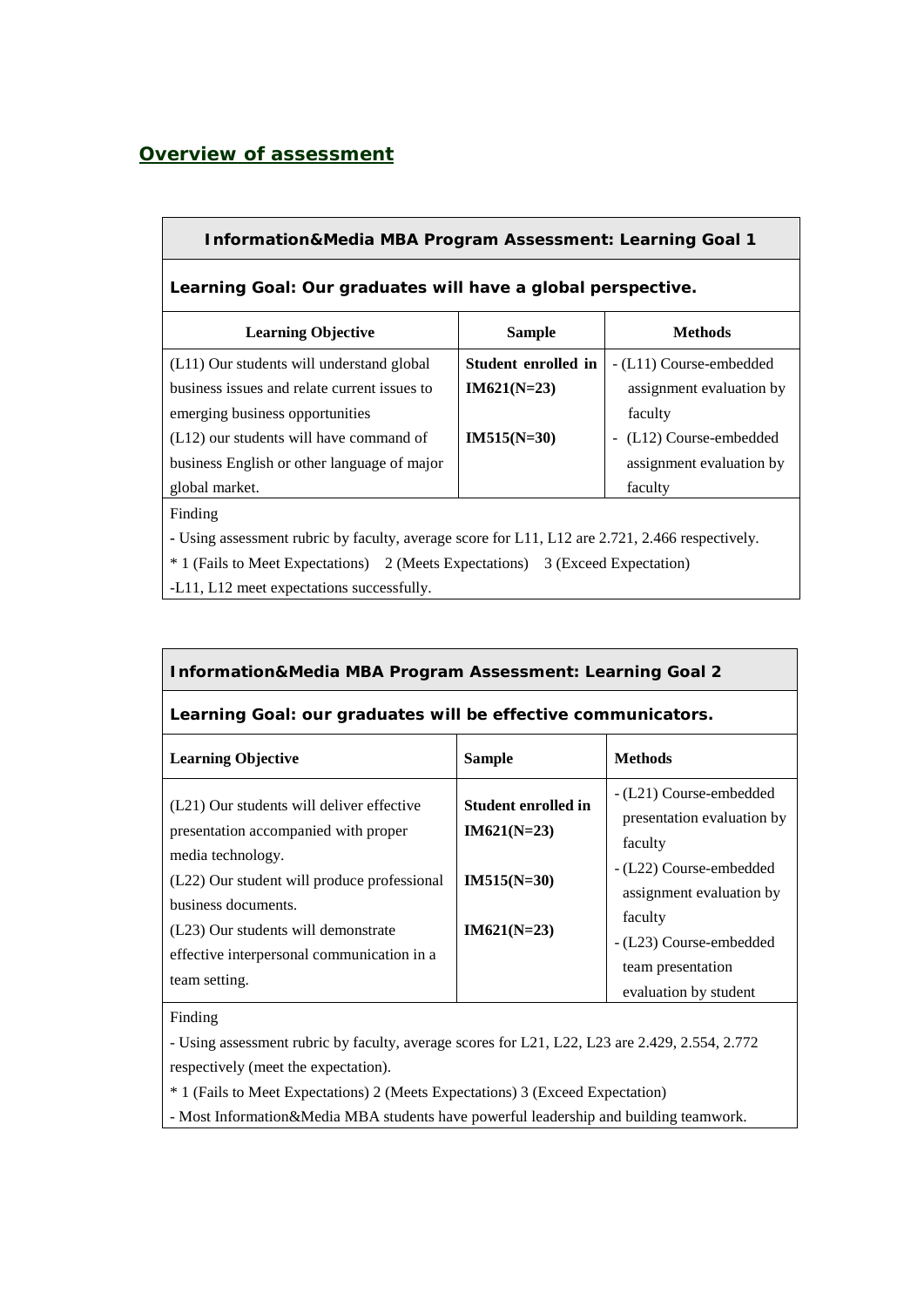**Information&Media MBA Program Assessment: Learning Goal 3**

**Learning Goal: Our graduates will be able to strategically analyze business cases and integrate different disciplines in solving business problems.**

| <b>Learning Objective</b>                                                                                                          | <b>Sample</b>                               | <b>Methods</b>                                                                   |
|------------------------------------------------------------------------------------------------------------------------------------|---------------------------------------------|----------------------------------------------------------------------------------|
| (L31) Our students will use appropriate<br>analytical techniques to solve business<br>problems and will demonstrate the ability of | <b>Student enrolled in</b><br>$IM515(N=30)$ | - (L31) Course-embedded<br>test evaluation by faculty<br>- (L32) Course-embedded |
| sound business judgment<br>(L32) Our students will synthesize different<br>discipline areas.                                       | $IM621(N=23)$                               | assignment evaluation by<br>faculty                                              |

Finding

**-** Using assessment rubric by faculty, average scores for L31, L32 are 2.533, 2.826 respectively.

\* 1 (Fails to Meet Expectations) 2 (Meets Expectations) 3 (Exceed Expectation)

**-** L31, L32 meet expectations successfully.

# **Information&Media MBA Program Assessment: Learning Goal 4**

## **Learning Goal: Our graduates will develop professional skills and exhibit professional competencies.**

| <b>Learning Objective</b>                                                                                                                                                                                             | <b>Sample</b>                               | <b>Methods</b>                                                                                                                       |
|-----------------------------------------------------------------------------------------------------------------------------------------------------------------------------------------------------------------------|---------------------------------------------|--------------------------------------------------------------------------------------------------------------------------------------|
| (L41) Our students will build IT/Media<br>industry specific knowledge and understand<br>the key issues.<br>(L42)Our students will apply domain<br>expertise to the business problems in the IT<br>and Media Industry. | <b>Student enrolled in</b><br>$IM621(N=23)$ | - (L41) Course-embedded<br>presentation evaluation by<br>faculty<br>- (L42) Course-embedded<br>presentation evaluation by<br>faculty |

Finding

**-** Using assessment rubric by faculty, average scores for L41, L42 are 2.391, 2.783 respectively.

\* 1 (Fails to Meet Expectations) 2 (Meets Expectations) 3 (Exceed Expectation)

**-** L41, L42 meet expectations successfully.

- Most Information&Media MBA students have expert concepts of IT management strategy, communication skills, information and communication technology, digital media & contents industry.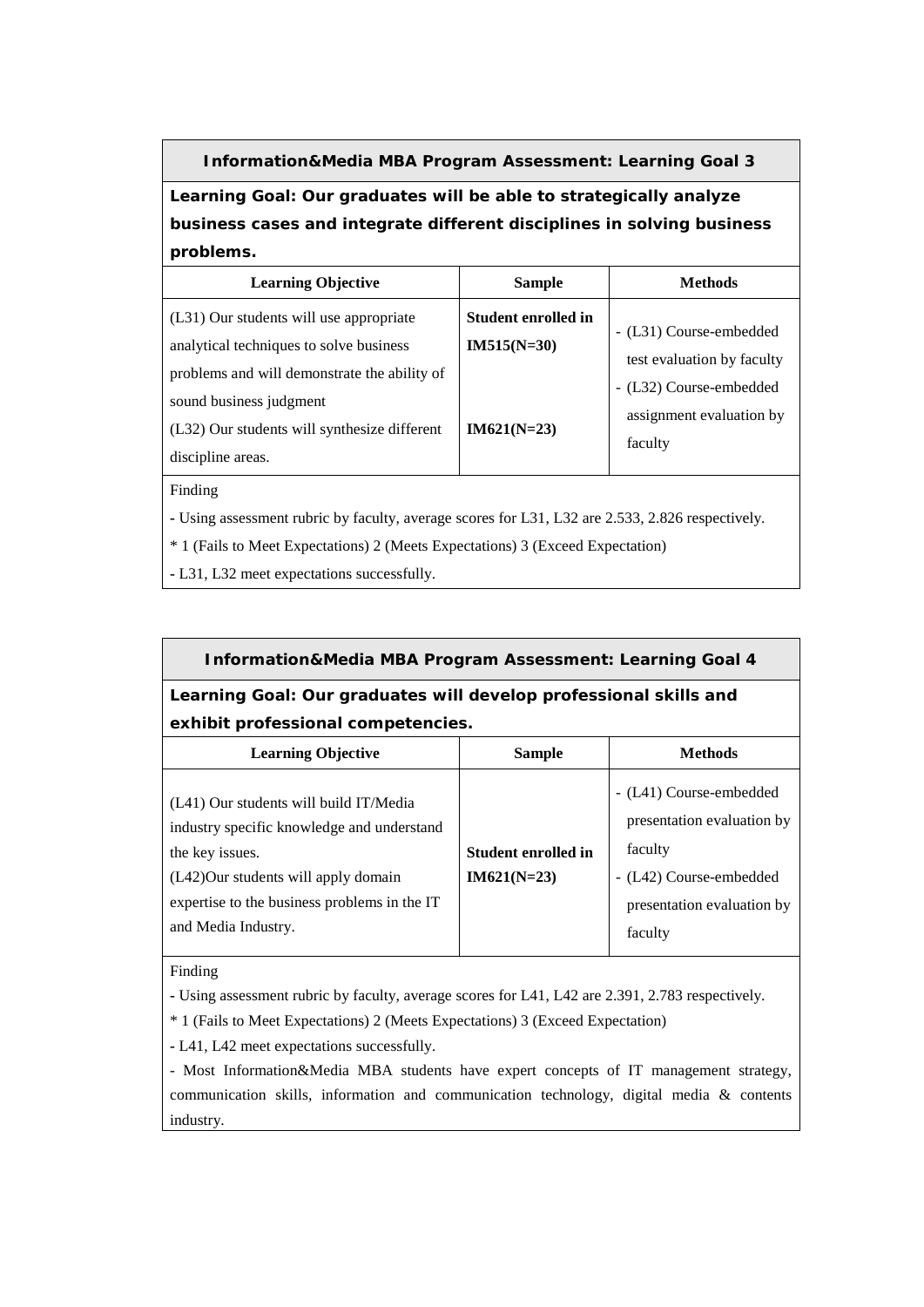| Assessment Learning Goal 1(L11): IM621 (N=23)                                            |                                    |                                                                                                                                                                                 |                |                  |                             |  |  |  |  |  |  |
|------------------------------------------------------------------------------------------|------------------------------------|---------------------------------------------------------------------------------------------------------------------------------------------------------------------------------|----------------|------------------|-----------------------------|--|--|--|--|--|--|
|                                                                                          | <b>Global Perspective</b>          |                                                                                                                                                                                 |                |                  |                             |  |  |  |  |  |  |
| $L11$ :<br>Skills to define global business issues and relate these to emerging business |                                    |                                                                                                                                                                                 |                |                  |                             |  |  |  |  |  |  |
| Student                                                                                  |                                    |                                                                                                                                                                                 | opportunities  |                  |                             |  |  |  |  |  |  |
| Number                                                                                   | Identification<br>of global issues | Application of<br><b>Business Ethics</b><br>Cultural<br>Analysis of<br>analysis to global<br>and Social<br>differences<br>global issues<br>business situation<br>Responsibility |                |                  |                             |  |  |  |  |  |  |
| 1                                                                                        | $\overline{2}$                     | 3                                                                                                                                                                               | 3              | 3                | 3                           |  |  |  |  |  |  |
| $\mathfrak{2}$                                                                           | $\mathbf{2}$                       | $\mathfrak{2}$                                                                                                                                                                  | $\overline{2}$ | 3                | 3                           |  |  |  |  |  |  |
| 3                                                                                        | $\overline{2}$                     | $\overline{c}$                                                                                                                                                                  | 2              | 3                | 3                           |  |  |  |  |  |  |
| $\overline{4}$                                                                           | 3                                  | 3                                                                                                                                                                               | 3              | 3                | 3                           |  |  |  |  |  |  |
| $\mathfrak s$                                                                            | $\overline{c}$                     | $\mathfrak{2}$                                                                                                                                                                  | $\overline{c}$ | 3                | 3                           |  |  |  |  |  |  |
| 6                                                                                        | 3                                  | 2                                                                                                                                                                               | 3              | 3                | 3                           |  |  |  |  |  |  |
| $\tau$                                                                                   | $\overline{2}$                     | $\mathbf{2}$                                                                                                                                                                    | $\overline{2}$ | 3                | 3                           |  |  |  |  |  |  |
| $8\,$                                                                                    | $\overline{2}$                     | $\mathfrak{2}$                                                                                                                                                                  | $\overline{2}$ | 3                | 3                           |  |  |  |  |  |  |
| 9                                                                                        | 3                                  | 3                                                                                                                                                                               | 3              | 3                | $\ensuremath{\mathfrak{Z}}$ |  |  |  |  |  |  |
| 10                                                                                       | 3                                  | 3                                                                                                                                                                               | 3              | 3                | $\mathfrak{Z}$              |  |  |  |  |  |  |
| 11                                                                                       | 3                                  | 3                                                                                                                                                                               | 3              | 3                | $\overline{3}$              |  |  |  |  |  |  |
| 12                                                                                       | 3                                  | 3                                                                                                                                                                               | 3              | 3                | 3                           |  |  |  |  |  |  |
| 13                                                                                       | $\overline{2}$                     | $\mathfrak{2}$                                                                                                                                                                  | $\overline{2}$ | 3                | 3                           |  |  |  |  |  |  |
| 14                                                                                       | 3                                  | 3                                                                                                                                                                               | 3              | 3                | 3                           |  |  |  |  |  |  |
| 15                                                                                       | $\overline{2}$                     | $\overline{2}$                                                                                                                                                                  | 2              | 3                | 3                           |  |  |  |  |  |  |
| 16                                                                                       | 3                                  | 3                                                                                                                                                                               | 3              | 3                | 3                           |  |  |  |  |  |  |
| 17                                                                                       | 3                                  | 3                                                                                                                                                                               | 3              | 3                | 3                           |  |  |  |  |  |  |
| 18                                                                                       | $\ensuremath{\mathfrak{Z}}$        | $\mathfrak{Z}$                                                                                                                                                                  | $\mathfrak{Z}$ | $\mathfrak{Z}$   | $\sqrt{3}$                  |  |  |  |  |  |  |
| 19                                                                                       | $\overline{c}$                     | $\sqrt{2}$                                                                                                                                                                      | $\sqrt{2}$     | $\mathfrak{Z}$   | $\overline{3}$              |  |  |  |  |  |  |
| $20\,$                                                                                   | $\sqrt{2}$                         | $\sqrt{2}$                                                                                                                                                                      | $\sqrt{2}$     | $\mathfrak{Z}$   | $\overline{3}$              |  |  |  |  |  |  |
| 21                                                                                       | $\mathfrak{Z}$                     | 3                                                                                                                                                                               | 3              | $\mathfrak{Z}$   | $\mathfrak{Z}$              |  |  |  |  |  |  |
| $22\,$                                                                                   | $\sqrt{2}$                         | $\sqrt{2}$                                                                                                                                                                      | $\sqrt{2}$     | $\mathfrak{Z}$   | $\ensuremath{\mathfrak{Z}}$ |  |  |  |  |  |  |
| $23\,$                                                                                   | $\mathfrak{Z}$                     | $\mathfrak{Z}$                                                                                                                                                                  | 3              | $\mathfrak{Z}$   | $\ensuremath{\mathfrak{Z}}$ |  |  |  |  |  |  |
| 3 Total                                                                                  | $12\,$                             | $12\,$                                                                                                                                                                          | 13             | 23               | $23\,$                      |  |  |  |  |  |  |
| 2 Total                                                                                  | $11\,$                             | $11\,$                                                                                                                                                                          | $10\,$         | $\boldsymbol{0}$ | $\boldsymbol{0}$            |  |  |  |  |  |  |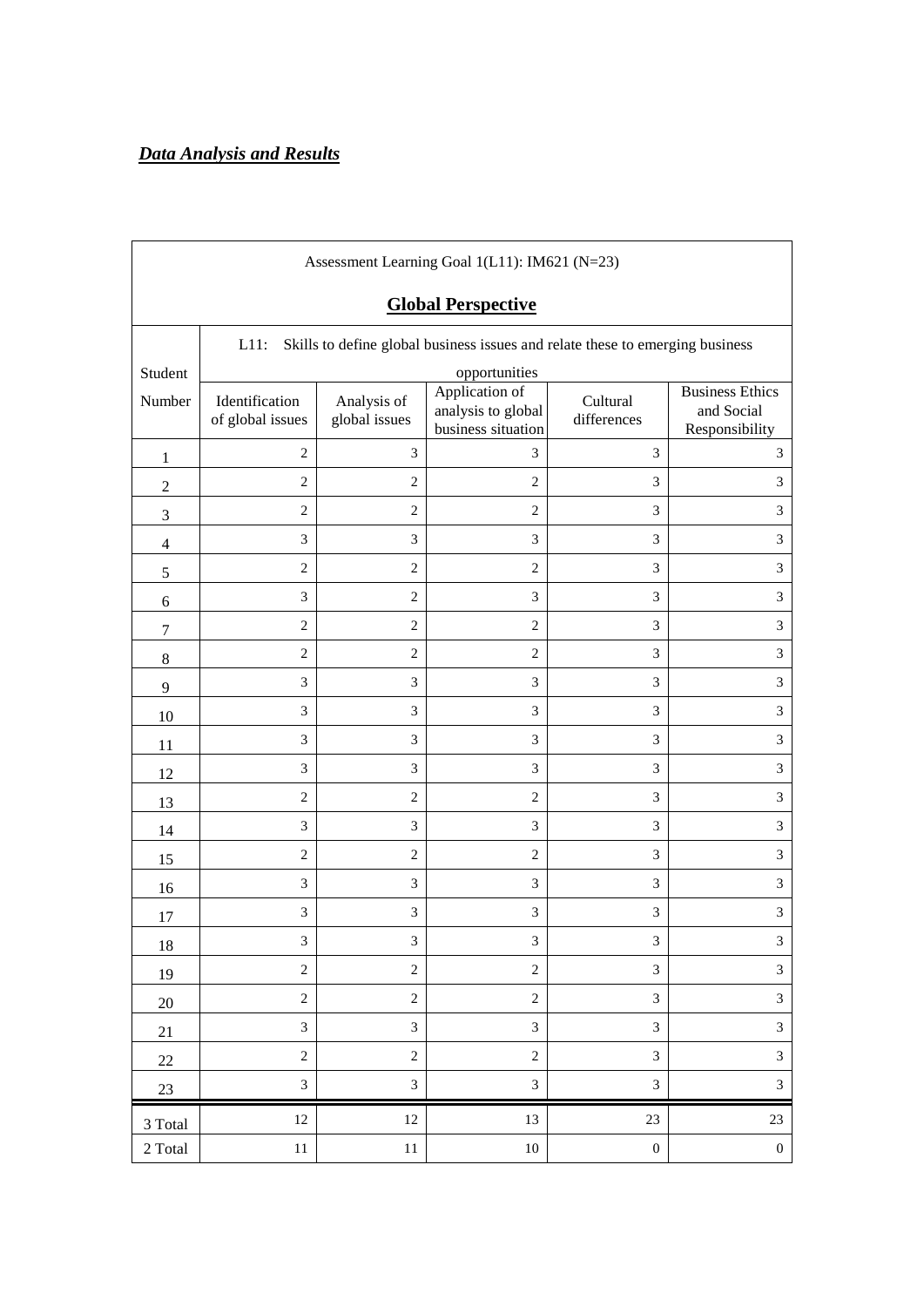$\mathbf{r}$ 

|                             |                             | Assessment Learning Goal 1(L12): IM515 (N=30)<br><b>Global Perspective</b> |                             |
|-----------------------------|-----------------------------|----------------------------------------------------------------------------|-----------------------------|
| Student                     |                             | L12: Command of business English                                           |                             |
| Number                      | Knowledge                   | Comprehension                                                              | Communication               |
| $\mathbf{1}$                | $\ensuremath{\mathfrak{Z}}$ | $\mathfrak{Z}$                                                             | $\ensuremath{\mathfrak{Z}}$ |
| $\overline{c}$              | 3                           | $\mathfrak{Z}$                                                             | $\mathfrak{Z}$              |
| $\ensuremath{\mathfrak{Z}}$ | $\mathfrak{Z}$              | 3                                                                          | $\ensuremath{\mathfrak{Z}}$ |
| $\overline{4}$              | $\ensuremath{\mathfrak{Z}}$ | $\mathfrak{Z}$                                                             | $\mathfrak{Z}$              |
| $\mathfrak s$               | $\ensuremath{\mathfrak{Z}}$ | $\mathfrak{Z}$                                                             | $\ensuremath{\mathfrak{Z}}$ |
| $\boldsymbol{6}$            | $\mathfrak{Z}$              | $\mathfrak{Z}$                                                             | $\sqrt{3}$                  |
| $\boldsymbol{7}$            | 3                           | $\mathfrak{Z}$                                                             | $\mathfrak{Z}$              |
| $\,$ 8 $\,$                 | $\mathfrak{Z}$              | $\mathfrak{Z}$                                                             | $\ensuremath{\mathfrak{Z}}$ |
| $\overline{9}$              | $\mathfrak{Z}$              | 3                                                                          | $\ensuremath{\mathfrak{Z}}$ |
| 10                          | $\mathfrak{Z}$              | $\mathfrak{Z}$                                                             | $\mathfrak{Z}$              |
| 11                          | $\sqrt{2}$                  | $\sqrt{2}$                                                                 | $\sqrt{2}$                  |
| 12                          | $\ensuremath{\mathfrak{Z}}$ | $\mathfrak{Z}$                                                             | $\ensuremath{\mathfrak{Z}}$ |
| 13                          | $\sqrt{2}$                  | $\sqrt{2}$                                                                 | $\sqrt{2}$                  |
| 14                          | 3                           | $\mathfrak{Z}$                                                             | $\sqrt{3}$                  |
| 15                          | 3                           | $\mathfrak{Z}$                                                             | $\ensuremath{\mathfrak{Z}}$ |
| 16                          | $\sqrt{2}$                  | $\sqrt{2}$                                                                 | $\sqrt{2}$                  |
| $17\,$                      | $\ensuremath{\mathfrak{Z}}$ | $\mathfrak{Z}$                                                             | $\ensuremath{\mathfrak{Z}}$ |
| 18                          | $\ensuremath{\mathfrak{Z}}$ | $\mathfrak{Z}$                                                             | $\ensuremath{\mathfrak{Z}}$ |
| 19                          | $\sqrt{2}$                  | $\sqrt{2}$                                                                 | $\sqrt{2}$                  |
| $20\,$                      | $\sqrt{2}$                  | $\sqrt{2}$                                                                 | $\sqrt{2}$                  |
| 21                          | $\sqrt{2}$                  | $\overline{c}$                                                             | $\sqrt{2}$                  |
| $22\,$                      | $\sqrt{2}$                  | $\overline{c}$                                                             | $\sqrt{2}$                  |
| 23                          | $\sqrt{2}$                  | $\overline{c}$                                                             | $\sqrt{2}$                  |
| $24\,$                      | $\sqrt{2}$                  | $\overline{c}$                                                             | $\sqrt{2}$                  |
| $25\,$                      | $\sqrt{2}$                  | $\overline{c}$                                                             | $\sqrt{2}$                  |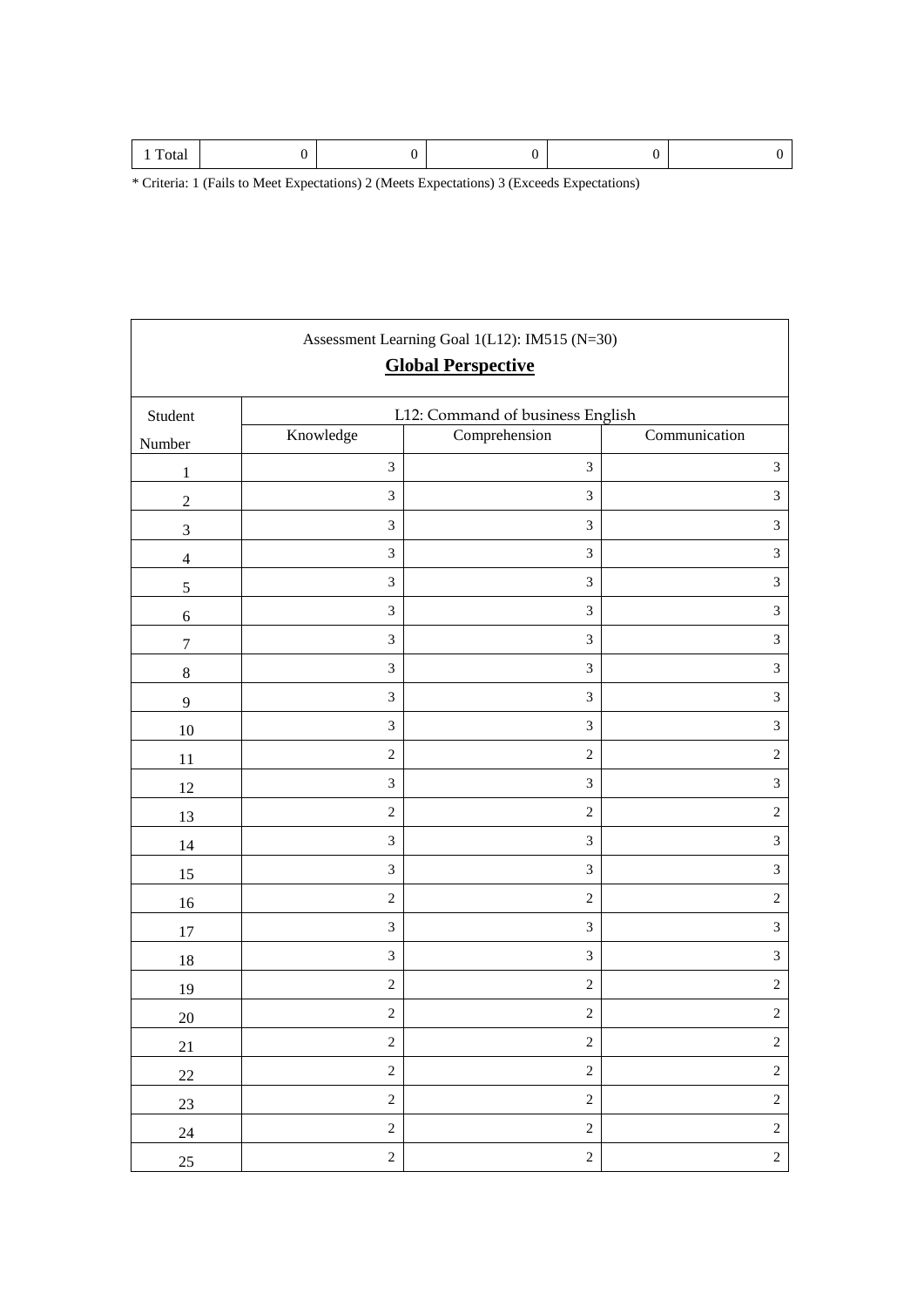| 26      | 2                             | 2  | 2  |
|---------|-------------------------------|----|----|
| 27      | C                             | 2  | 2  |
| 28      | ↑                             | 2  | ∍  |
| 29      | $\mathfrak{D}_{\mathfrak{p}}$ | 2  | ◠  |
| 30      |                               |    |    |
| 3 Total | 15                            | 15 | 15 |
| 2 Total | 14                            | 14 | 14 |
| 1 Total |                               |    |    |

| Assessment Learning Goal 2(L21): IM621 (N=23) |                                |                      |                              |                |                      |                                              |                                   |  |  |  |
|-----------------------------------------------|--------------------------------|----------------------|------------------------------|----------------|----------------------|----------------------------------------------|-----------------------------------|--|--|--|
|                                               | Communication                  |                      |                              |                |                      |                                              |                                   |  |  |  |
|                                               | <b>L21: Presentation Skill</b> |                      |                              |                |                      |                                              |                                   |  |  |  |
| Student<br>Number                             | Organization                   | Quality of<br>slides | Voice<br>quality and<br>pace | Mannerisms     | Profession-<br>alism | Use of<br>media/rap<br>port with<br>audience | Ability to<br>answer<br>questions |  |  |  |
| $\mathbf{1}$                                  | 3                              | 3                    | 3                            | $\overline{c}$ | 3                    | 3                                            | 3                                 |  |  |  |
| $\sqrt{2}$                                    | $\mathbf{2}$                   | $\overline{2}$       | $\overline{2}$               | $\overline{2}$ | $\overline{c}$       | $\overline{2}$                               | $\overline{2}$                    |  |  |  |
| $\mathfrak{Z}$                                | $\mathbf{2}$                   | $\overline{c}$       | $\overline{2}$               | $\overline{2}$ | $\overline{c}$       | $\overline{2}$                               | $\sqrt{2}$                        |  |  |  |
| $\overline{4}$                                | 3                              | 3                    | 3                            | 3              | $\overline{c}$       | $\mathfrak{Z}$                               | 3                                 |  |  |  |
| 5                                             | 3                              | 3                    | 3                            | $\overline{2}$ | $\overline{2}$       | 3                                            | 3                                 |  |  |  |
| 6                                             | 3                              | 3                    | $\overline{2}$               | $\overline{c}$ | $\mathbf{2}$         | $\mathbf{2}$                                 | $\overline{2}$                    |  |  |  |
| $\boldsymbol{7}$                              | 3                              | 3                    | $\overline{c}$               | $\mathbf{2}$   | $\mathbf{2}$         | $\overline{2}$                               | $\overline{2}$                    |  |  |  |
| $8\,$                                         | $\sqrt{2}$                     | $\overline{c}$       | $\overline{c}$               | $\overline{2}$ | $\overline{c}$       | $\overline{2}$                               | $\sqrt{2}$                        |  |  |  |
| $\overline{9}$                                | 3                              | 3                    | 3                            | $\overline{c}$ | $\overline{2}$       | 3                                            | $\mathfrak{Z}$                    |  |  |  |
| 10                                            | 3                              | 3                    | 3                            | $\overline{c}$ | $\overline{c}$       | 3                                            | $\mathfrak{Z}$                    |  |  |  |
| 11                                            | 3                              | 3                    | $\overline{2}$               | $\overline{2}$ | $\overline{c}$       | $\mathfrak{Z}$                               | $\mathfrak{Z}$                    |  |  |  |
| 12                                            | 3                              | 3                    | 3                            | 3              | 3                    | 3                                            | $\mathfrak{Z}$                    |  |  |  |
| 13                                            | $\overline{c}$                 | $\mathbf{2}$         | $\overline{2}$               | $\overline{2}$ | $\mathbf{2}$         | $\mathbf{2}$                                 | $\sqrt{2}$                        |  |  |  |
| 14                                            | 3                              | 3                    | 2                            | $\overline{c}$ | $\overline{c}$       | 3                                            | 3                                 |  |  |  |
| 15                                            | $\overline{c}$                 | $\overline{2}$       | $\overline{c}$               | $\overline{c}$ | $\mathbf{2}$         | $\overline{2}$                               | $\overline{2}$                    |  |  |  |
| 16                                            | 3                              | 3                    | $\mathbf{2}$                 | $\overline{c}$ | $\mathbf{2}$         | 3                                            | $\mathfrak{Z}$                    |  |  |  |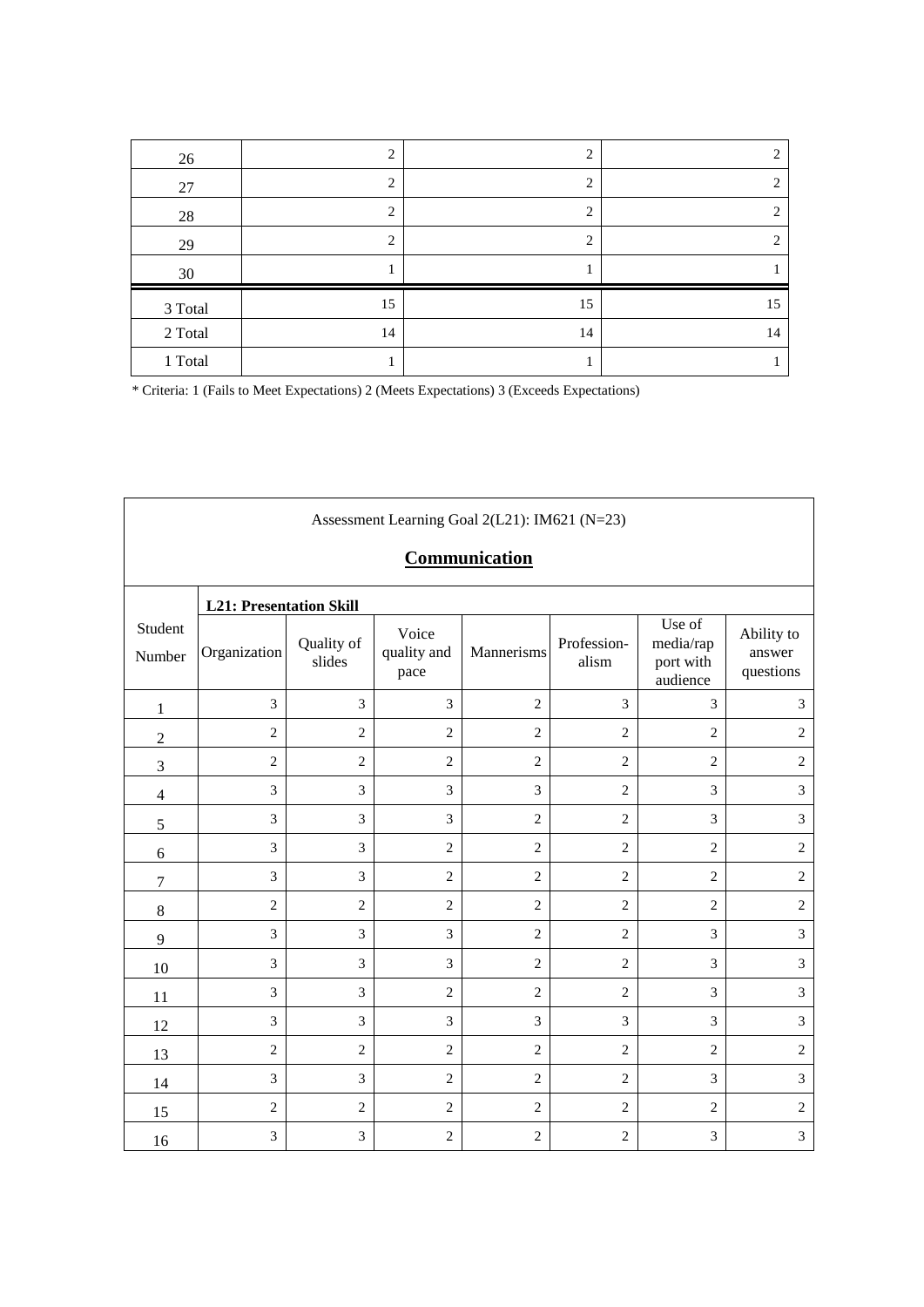| 17         | 3              | 3              | $\overline{2}$ | $\overline{2}$ | $\overline{2}$ | 3              | 3              |
|------------|----------------|----------------|----------------|----------------|----------------|----------------|----------------|
| 18         | $\overline{2}$ | $\overline{c}$ | 3              | $\overline{2}$ | $\overline{2}$ | $\overline{2}$ | 3              |
| 19         | $\overline{2}$ | $\overline{2}$ | $\overline{2}$ | 2              | $\overline{2}$ | $\overline{c}$ | 2              |
| 20         | $\overline{2}$ | $\overline{c}$ | 3              | $\overline{2}$ | $\overline{2}$ | $\overline{2}$ | 3              |
| 21         | 3              | 3              | 3              | 3              | $\overline{2}$ | $\mathfrak{Z}$ | 3              |
| 22         | $\overline{2}$ | $\overline{c}$ | $\overline{2}$ | 2              | 3              | 2              | $\overline{c}$ |
| 23         | 3              | 3              | $\overline{2}$ | 2              | $\overline{2}$ | 3              | 3              |
| Total<br>3 | 14             | 14             | 9              | 3              | 3              | 12             | 14             |
| Total<br>2 | 9              | 9              | 14             | 20             | 20             | 11             | 9              |
| Total      | $\mathbf{0}$   | $\mathbf{0}$   | $\theta$       | $\mathbf{0}$   | $\mathbf{0}$   | $\mathbf{0}$   | $\overline{0}$ |

|                   | Assessment Learning Goal 2(L22): IM515 (N=30) |                                                  |                                       |                           |                           |                      |                                          |                      |  |  |  |  |
|-------------------|-----------------------------------------------|--------------------------------------------------|---------------------------------------|---------------------------|---------------------------|----------------------|------------------------------------------|----------------------|--|--|--|--|
|                   | Communication                                 |                                                  |                                       |                           |                           |                      |                                          |                      |  |  |  |  |
|                   | L22: Writing Skill                            |                                                  |                                       |                           |                           |                      |                                          |                      |  |  |  |  |
| Student<br>Number | Clear<br>introduction<br>and<br>background    | Discipline-<br>related<br>concepts and<br>issues | Internally<br>consistent<br>arguments | Logic and<br>organization | Consistent<br>conclusions | Style and<br>grammar | Effective<br>literature<br>search skills | Documents<br>sources |  |  |  |  |
| $\mathbf{1}$      | 3                                             | 3                                                | $\sqrt{2}$                            | 3                         | 3                         | 3                    | $\mathfrak{2}$                           | 3                    |  |  |  |  |
| $\overline{c}$    | 3                                             | $\overline{c}$                                   | 3                                     | 3                         | 3                         | 3                    | 3                                        | 3                    |  |  |  |  |
| 3                 | 3                                             | $\overline{c}$                                   | 3                                     | 3                         | $\overline{2}$            | 3                    | 3                                        | 3                    |  |  |  |  |
| 4                 | $\overline{c}$                                | 3                                                | 3                                     | 3                         | $\overline{c}$            | 3                    | $\mathfrak{2}$                           | $\sqrt{2}$           |  |  |  |  |
| 5                 | 3                                             | 3                                                | 3                                     | 3                         | 3                         | $\overline{c}$       | 3                                        | $\mathfrak{Z}$       |  |  |  |  |
| 6                 | 3                                             | 3                                                | 3                                     | $\overline{2}$            | 3                         | $\overline{c}$       | 3                                        | $\mathfrak{Z}$       |  |  |  |  |
| $\overline{7}$    | 3                                             | 3                                                | $\sqrt{2}$                            | 3                         | 3                         | 3                    | 3                                        | 3                    |  |  |  |  |
| 8                 | 3                                             | 3                                                | 3                                     | 3                         | $\overline{c}$            | $\overline{c}$       | 3                                        | 3                    |  |  |  |  |
| 9                 | $\overline{2}$                                | 3                                                | $\overline{2}$                        | 3                         | $\overline{2}$            | 3                    | 3                                        | $\mathbf{2}$         |  |  |  |  |
| 10                | 2                                             | 3                                                | 3                                     | 3                         | 3                         | 3                    | 3                                        | 3                    |  |  |  |  |
| 11                | $\overline{c}$                                | $\overline{2}$                                   | 3                                     | 3                         | 3                         | $\overline{2}$       | $\overline{3}$                           | 3                    |  |  |  |  |
| 12                | 3                                             | 3                                                | 3                                     | 3                         | 3                         | $\overline{c}$       | 3                                        | $\mathfrak{Z}$       |  |  |  |  |
| 13                | $\overline{c}$                                | 3                                                | 3                                     | 3                         | $\overline{2}$            | 3                    | $\overline{2}$                           | $\sqrt{2}$           |  |  |  |  |
| 14                | 3                                             | 3                                                | 3                                     | 3                         | $\overline{2}$            | $\overline{c}$       | 3                                        | $\mathfrak{Z}$       |  |  |  |  |
| 15                | $\overline{2}$                                | 3                                                | 3                                     | 3                         | 3                         | $\overline{c}$       | 3                                        | $\overline{3}$       |  |  |  |  |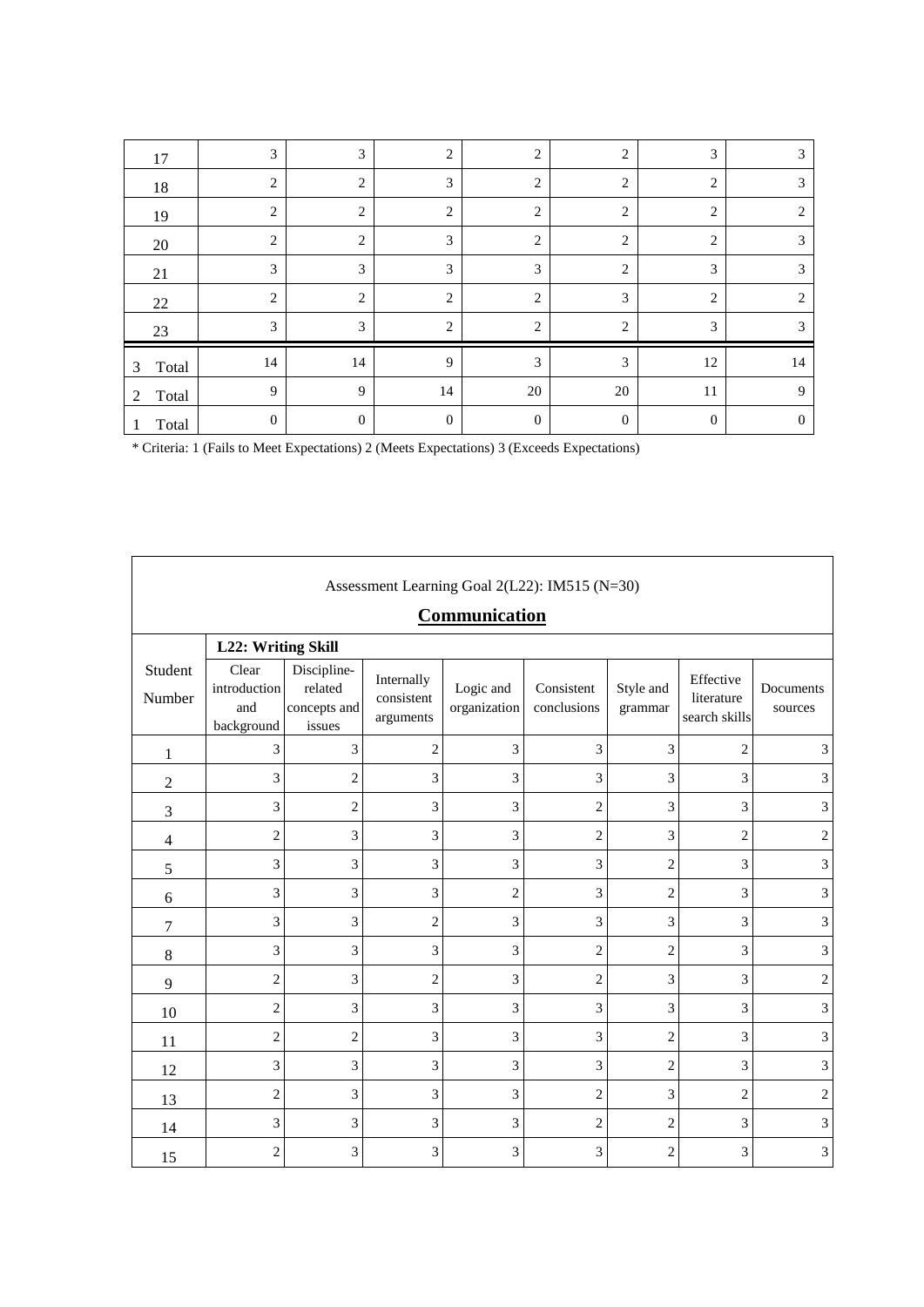| $16\,$                  | 3                | $\overline{2}$ | $\overline{2}$              | 3              | $\mathfrak{Z}$ | 3                           | 3              | $\overline{2}$ |
|-------------------------|------------------|----------------|-----------------------------|----------------|----------------|-----------------------------|----------------|----------------|
| 17                      | 3                | 3              | $\ensuremath{\mathfrak{Z}}$ | $\overline{c}$ | $\overline{3}$ | 3                           | 3              | $\mathfrak{Z}$ |
| $18\,$                  | 3                | $\mathfrak{Z}$ | $\ensuremath{\mathfrak{Z}}$ | $\overline{c}$ | $\mathfrak{Z}$ | 3                           | $\mathbf{2}$   | $\mathfrak{Z}$ |
| 19                      | 3                | $\mathfrak{Z}$ | $\mathfrak{Z}$              | 3              | $\overline{2}$ | $\mathfrak{Z}$              | 3              | $\mathfrak{Z}$ |
| $20\,$                  | 3                | $\mathfrak{Z}$ | $\overline{c}$              | 3              | $\sqrt{2}$     | $\mathbf{2}$                | $\overline{c}$ | $\sqrt{2}$     |
| 21                      | $\overline{2}$   | $\overline{3}$ | $\sqrt{2}$                  | $\overline{c}$ | $\overline{2}$ | 2                           | 3              | $\sqrt{2}$     |
| $22\,$                  | 3                | $\sqrt{2}$     | $\sqrt{2}$                  | 3              | $\sqrt{2}$     | $\mathbf{1}$                | $\overline{c}$ | $\mathfrak{Z}$ |
| $23\,$                  | $\mathfrak{2}$   | $\mathfrak{Z}$ | $\overline{c}$              | $\overline{c}$ | 3              | $\mathbf{2}$                | $\mathbf{1}$   | $\sqrt{2}$     |
| $24\,$                  | $\overline{2}$   | $\sqrt{2}$     | $\,1$                       | $\overline{c}$ | $\mathbf{2}$   | 3                           | $\overline{c}$ | $\sqrt{2}$     |
| $25\,$                  | 3                | $\sqrt{2}$     | $\sqrt{3}$                  | $\overline{c}$ | $\overline{c}$ | 3                           | 3              | $\overline{c}$ |
| $26\,$                  | 3                | $\sqrt{2}$     | $\sqrt{3}$                  | 1              | $\sqrt{2}$     | 3                           | $\mathfrak{2}$ | $\mathfrak{Z}$ |
| $27\,$                  | 2                | $\mathfrak{Z}$ | $\sqrt{2}$                  | 3              | 1              | $\mathbf{1}$                | 3              | $\overline{c}$ |
| $28\,$                  | 3                | $\mathfrak{Z}$ | $\overline{c}$              | 1              | 3              | 3                           | 2              | $\overline{c}$ |
| $29\,$                  | 3                | $\mathfrak{Z}$ | $\overline{c}$              | $\overline{c}$ | $\mathfrak{Z}$ | 3                           | $\,2$          | $\sqrt{2}$     |
| $30\,$                  | 2                | $\mathbf{1}$   | $\overline{c}$              | $\overline{c}$ | $\sqrt{2}$     | 1                           | $\overline{c}$ | 1              |
| Total<br>3              | 19               | 21             | $17\,$                      | 19             | 15             | $17\,$                      | $18\,$         | $17\,$         |
| Total<br>$\overline{2}$ | $11\,$           | $\,8\,$        | 12                          | 9              | 14             | $10\,$                      | $11\,$         | $12\,$         |
| Total<br>1              | $\boldsymbol{0}$ | $\mathbf{1}$   | $\mathbf{1}$                | $\overline{2}$ | 1              | $\ensuremath{\mathfrak{Z}}$ | 1              | $\mathbf{1}$   |

| Assessment Learning Goal 2(L23): IM621 (N=23, 9 Teams) |                   |                      |                                                           |                |                |  |  |
|--------------------------------------------------------|-------------------|----------------------|-----------------------------------------------------------|----------------|----------------|--|--|
|                                                        |                   |                      | Communication                                             |                |                |  |  |
|                                                        |                   | <b>L23: Teamwork</b> |                                                           |                |                |  |  |
| Team<br>Number                                         | Student<br>Number | Commitment           | Balance between<br>task and<br>interpersonal<br>relations | Contributions  | Stays on track |  |  |
|                                                        |                   | 3                    | 2                                                         | 3              |                |  |  |
| 1                                                      | $\overline{2}$    | 3                    | 3                                                         | 3              |                |  |  |
|                                                        | 3                 | 3                    | 3                                                         | 3              |                |  |  |
|                                                        | 4                 | $\overline{c}$       | 3                                                         | 3              | 3              |  |  |
| $\mathfrak{D}$                                         | 5                 | 3                    | 3                                                         | $\overline{c}$ | 3              |  |  |
|                                                        | 6                 | 3                    | 2                                                         | 3              | 3              |  |  |
| 3                                                      |                   | 2                    | 3                                                         | 3              | 3              |  |  |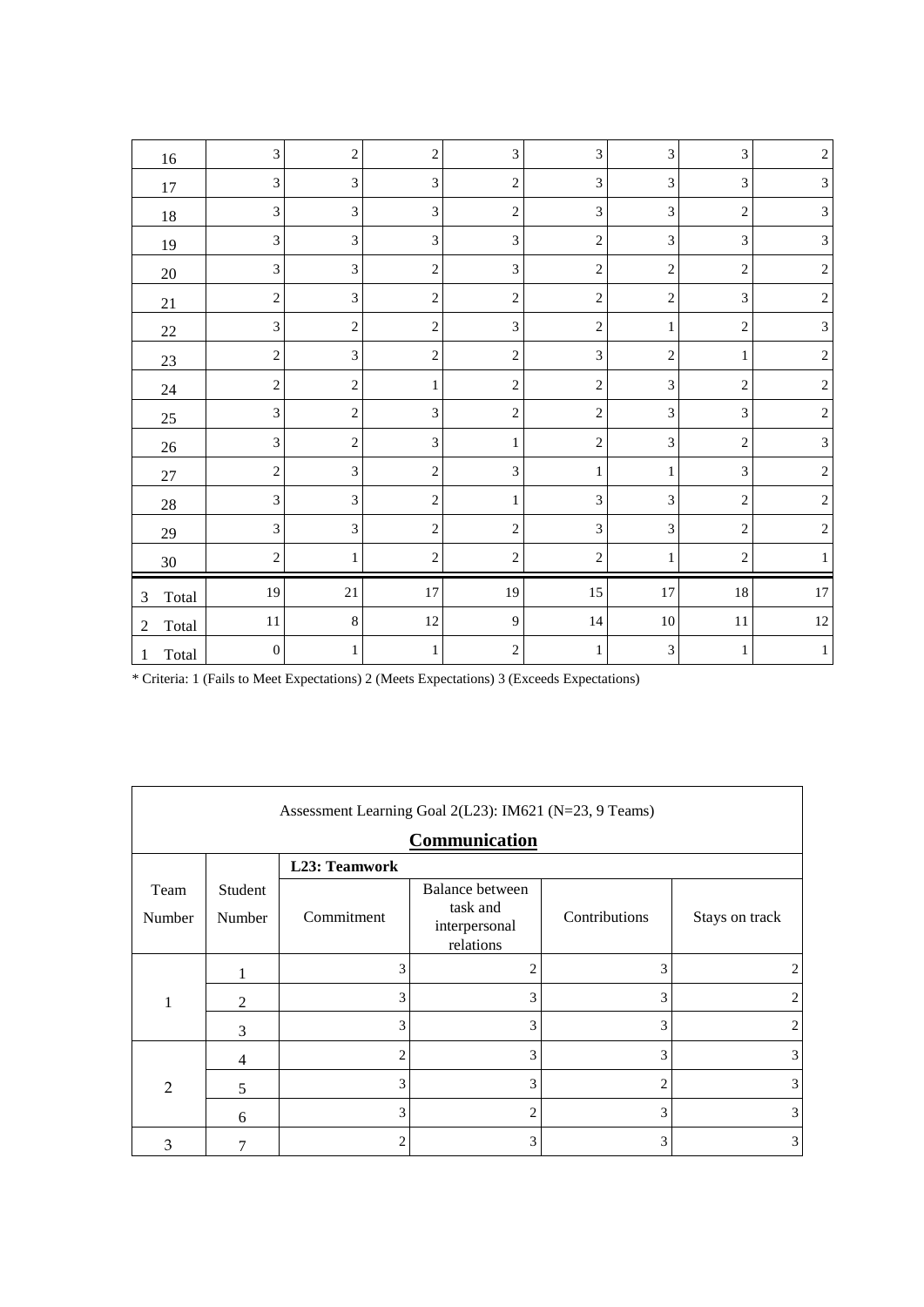|                         | $\,8\,$          | $\ensuremath{\mathfrak{Z}}$ | $\mathfrak{Z}$              | $\sqrt{2}$       | $\mathfrak{Z}$              |
|-------------------------|------------------|-----------------------------|-----------------------------|------------------|-----------------------------|
|                         | $\boldsymbol{9}$ | $\mathfrak{Z}$              | $\sqrt{2}$                  | $\mathfrak{Z}$   | $\sqrt{2}$                  |
|                         | $10\,$           | 3                           | $\mathfrak{Z}$              | $\mathfrak{Z}$   | $\ensuremath{\mathfrak{Z}}$ |
| $\overline{4}$          | 11               | $\mathfrak{Z}$              | $\sqrt{3}$                  | $\sqrt{3}$       | $\overline{3}$              |
|                         | $12\,$           | $\overline{3}$              | $\mathfrak{Z}$              | $\mathfrak{Z}$   | $\mathfrak{Z}$              |
|                         | 13               | $\mathfrak{Z}$              | $\ensuremath{\mathfrak{Z}}$ | $\sqrt{2}$       | $\ensuremath{\mathfrak{Z}}$ |
| $\sqrt{5}$              | $14\,$           | 3                           | $\mathfrak{Z}$              | $\sqrt{2}$       | $\ensuremath{\mathfrak{Z}}$ |
|                         | $15\,$           | $\mathfrak{Z}$              | $\ensuremath{\mathfrak{Z}}$ | $\mathfrak{Z}$   | $\sqrt{3}$                  |
| $\sqrt{6}$              | $16\,$           | $\mathfrak{Z}$              | $\mathfrak{Z}$              | $\mathfrak{Z}$   | $\mathfrak{Z}$              |
|                         | $17\,$           | $\mathfrak{Z}$              | $\ensuremath{\mathfrak{Z}}$ | $\sqrt{3}$       | $\mathfrak{Z}$              |
| $\boldsymbol{7}$        | $18\,$           | $\overline{c}$              | 3                           | $\overline{3}$   | $\overline{3}$              |
|                         | 19               | $\sqrt{2}$                  | $\ensuremath{\mathfrak{Z}}$ | $\mathfrak{Z}$   | $\sqrt{2}$                  |
|                         | $20\,$           | $\sqrt{2}$                  | $\overline{c}$              | $\mathfrak{Z}$   | $\overline{c}$              |
| $\,8\,$                 | $21\,$           | $\mathfrak{Z}$              | $\ensuremath{\mathfrak{Z}}$ | $\mathfrak{Z}$   | $\sqrt{3}$                  |
|                         | $22\,$           | $\mathfrak{Z}$              | $\ensuremath{\mathfrak{Z}}$ | $\sqrt{2}$       | $\mathfrak{Z}$              |
| $\mathbf{9}$            | $23\,$           | $\mathfrak{Z}$              | $\overline{c}$              | $\mathfrak 3$    | $\ensuremath{\mathfrak{Z}}$ |
| $\mathfrak{Z}$<br>Total |                  | $18\,$                      | $18\,$                      | $18\,$           | $17\,$                      |
| $\sqrt{2}$              | Total            | $\mathfrak s$               | $\sqrt{5}$                  | 5                | $\sqrt{6}$                  |
| Total<br>$\mathbf{1}$   |                  | $\boldsymbol{0}$            | $\boldsymbol{0}$            | $\boldsymbol{0}$ | $\boldsymbol{0}$            |

| Assessment Learning Goal 3(L31): IM515 (N=30) |                                                                                  |                                                    |                                         |                                                  |                |                                   |                             |  |  |
|-----------------------------------------------|----------------------------------------------------------------------------------|----------------------------------------------------|-----------------------------------------|--------------------------------------------------|----------------|-----------------------------------|-----------------------------|--|--|
|                                               | <b>Strategic Thinking &amp; Cross-disciplinary Competency</b>                    |                                                    |                                         |                                                  |                |                                   |                             |  |  |
|                                               | L31: Using appropriate analytical techniques to solve business problems and will |                                                    |                                         |                                                  |                |                                   |                             |  |  |
| <b>Student</b>                                |                                                                                  | demonstrate the ability of sound business judgment |                                         |                                                  |                |                                   |                             |  |  |
| Number                                        | Factual<br>knowledge                                                             | Application of<br>strategic<br>analytical<br>Tools | Application of<br>financial<br>analysis | Identification<br>of case<br>problems/issue<br>s | alternatives   | Generation of Recommendati<br>ons | <b>Business</b><br>judgment |  |  |
|                                               | 2                                                                                | 3                                                  | 3                                       | 3                                                | 3              | 3                                 |                             |  |  |
|                                               | 3                                                                                | 3                                                  | 2                                       | 3                                                | 3              | 3                                 |                             |  |  |
| 3                                             | 3                                                                                | 3                                                  | 2                                       | 3                                                | 3              | 3                                 |                             |  |  |
| 4                                             | 3                                                                                | 2                                                  | 3                                       | 3                                                | 3              | 2                                 |                             |  |  |
|                                               | $\overline{2}$                                                                   | 3                                                  | 3                                       | 3                                                | $\overline{c}$ | 3                                 | 3                           |  |  |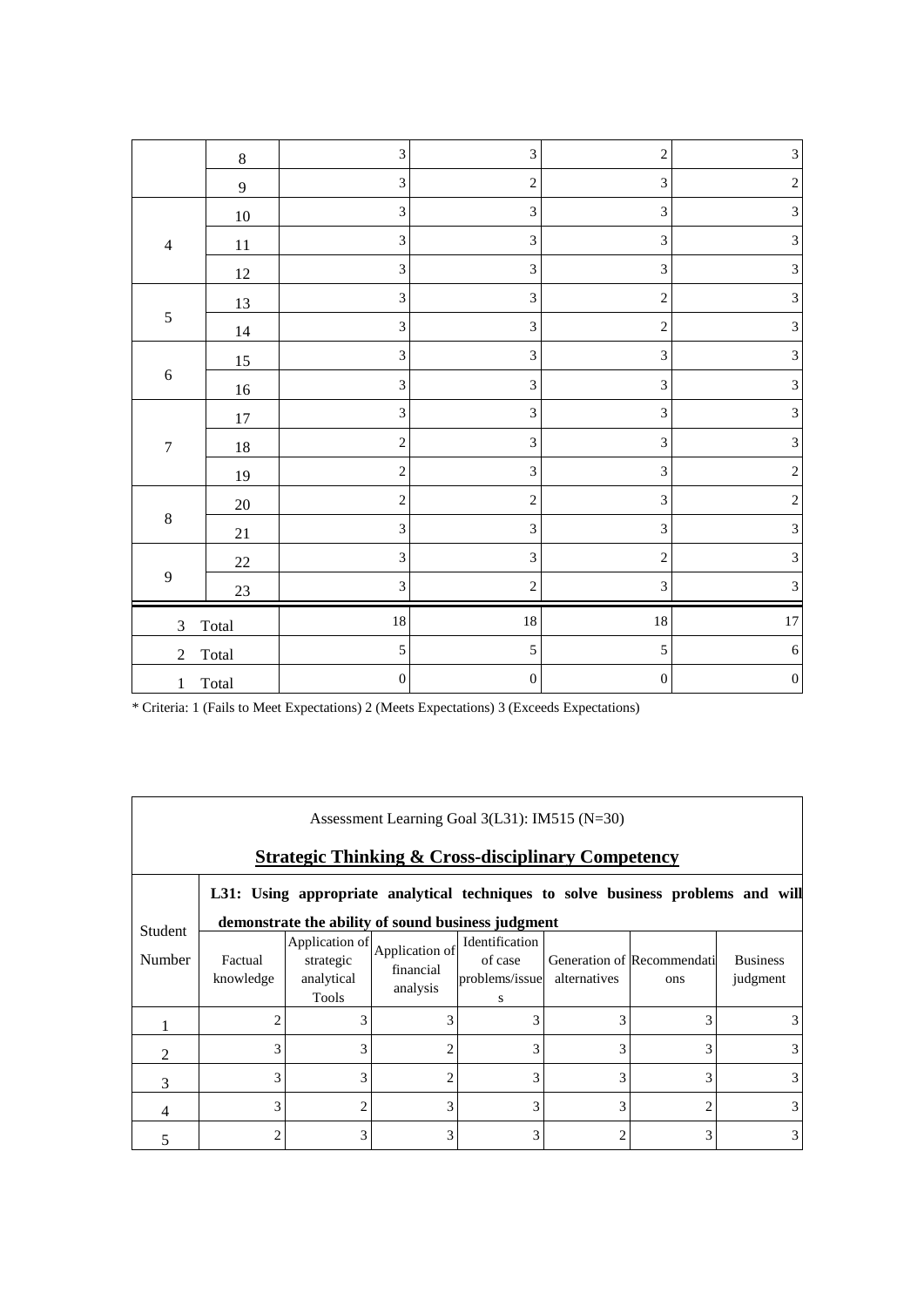| $\sqrt{6}$          | $\ensuremath{\mathfrak{Z}}$ | $\sqrt{2}$       | $\sqrt{2}$                  | $\ensuremath{\mathfrak{Z}}$ | $\sqrt{3}$     | $\sqrt{2}$                  | $\ensuremath{\mathfrak{Z}}$ |
|---------------------|-----------------------------|------------------|-----------------------------|-----------------------------|----------------|-----------------------------|-----------------------------|
| $\boldsymbol{7}$    | $\mathfrak 3$               | $\sqrt{2}$       | 3                           | $\ensuremath{\mathfrak{Z}}$ | $\overline{3}$ | $\mathfrak{Z}$              | $\sqrt{3}$                  |
| $8\,$               | $\sqrt{2}$                  | $\mathfrak{Z}$   | $\ensuremath{\mathfrak{Z}}$ | $\overline{2}$              | $\sqrt{3}$     | $\sqrt{2}$                  | $\sqrt{2}$                  |
| $\mathbf{9}$        | $\overline{3}$              | 3                | $\sqrt{2}$                  | $\overline{\mathbf{3}}$     | 3              | $\sqrt{2}$                  | $\sqrt{2}$                  |
| 10                  | $\sqrt{2}$                  | $\mathfrak{Z}$   | $\mathfrak{Z}$              | $\sqrt{2}$                  | $\sqrt{3}$     | $\mathfrak 3$               | $\ensuremath{\mathfrak{Z}}$ |
| 11                  | $\sqrt{2}$                  | $\overline{3}$   | $\sqrt{3}$                  | $\mathfrak{Z}$              | $\sqrt{2}$     | $\ensuremath{\mathfrak{Z}}$ | $\sqrt{3}$                  |
| 12                  | $\mathfrak{Z}$              | $\overline{3}$   | $\sqrt{2}$                  | $\mathfrak{Z}$              | $\mathfrak 3$  | $\sqrt{2}$                  | $\mathfrak 3$               |
| 13                  | $\sqrt{2}$                  | $\overline{c}$   | $\ensuremath{\mathfrak{Z}}$ | 3                           | $\mathfrak{Z}$ | $\sqrt{2}$                  | $\overline{c}$              |
| 14                  | $\mathfrak{Z}$              | $\mathfrak{Z}$   | $\mathfrak{Z}$              | $\overline{2}$              | $\sqrt{2}$     | $\mathfrak 3$               | $\ensuremath{\mathfrak{Z}}$ |
| 15                  | $\overline{3}$              | $\overline{3}$   | $\sqrt{2}$                  | $\mathfrak{Z}$              | $\sqrt{2}$     | $\ensuremath{\mathfrak{Z}}$ | $\overline{c}$              |
| 16                  | $\sqrt{2}$                  | $\mathfrak{Z}$   | $\sqrt{2}$                  | $\mathfrak{Z}$              | 3              | $\sqrt{2}$                  | $\overline{3}$              |
| 17                  | $\ensuremath{\mathfrak{Z}}$ | $\mathfrak{Z}$   | $\sqrt{2}$                  | $\mathfrak{Z}$              | $\sqrt{3}$     | $\ensuremath{\mathfrak{Z}}$ | $\overline{c}$              |
| 18                  | $\mathfrak 3$               | $\mathfrak 3$    | $\sqrt{3}$                  | $\sqrt{2}$                  | $\overline{c}$ | $\sqrt{2}$                  | $\sqrt{3}$                  |
| 19                  | $\overline{\mathbf{c}}$     | $\overline{3}$   | $\sqrt{2}$                  | $\sqrt{2}$                  | $\overline{c}$ | $\mathfrak{Z}$              | $\overline{3}$              |
| $20\,$              | $\sqrt{3}$                  | $\sqrt{2}$       | $\ensuremath{\mathfrak{Z}}$ | $\mathfrak{Z}$              | $\mathfrak{Z}$ | $\sqrt{2}$                  | $\sqrt{2}$                  |
| 21                  | $\mathfrak{Z}$              | $\mathfrak{Z}$   | $\sqrt{2}$                  | $\sqrt{2}$                  | $\sqrt{2}$     | $\ensuremath{\mathfrak{Z}}$ | $\sqrt{2}$                  |
| $22\,$              | $\overline{c}$              | $\mathfrak{Z}$   | $\sqrt{3}$                  | $\sqrt{2}$                  | $\sqrt{2}$     | $\sqrt{3}$                  | $\mathbf{1}$                |
| 23                  | $\mathfrak{Z}$              | $\sqrt{2}$       | $\sqrt{2}$                  | $\overline{2}$              | $\sqrt{3}$     | $\sqrt{2}$                  | $\sqrt{2}$                  |
| 24                  | $\mathfrak{Z}$              | $\sqrt{2}$       | $\mathbf{1}$                | 1                           | $\sqrt{2}$     | $\ensuremath{\mathfrak{Z}}$ | $\sqrt{2}$                  |
| 25                  | $\sqrt{2}$                  | $\mathfrak{Z}$   | $\ensuremath{\mathfrak{Z}}$ | $\mathfrak{Z}$              | $\overline{c}$ | $\mathbf{1}$                | $\sqrt{3}$                  |
| $26\,$              | $\sqrt{2}$                  | $\sqrt{2}$       | $\ensuremath{\mathfrak{Z}}$ | 3                           | $\sqrt{2}$     | $\mathbf{1}$                | $\mathfrak 3$               |
| $27\,$              | $\sqrt{2}$                  | $\mathfrak{Z}$   | $\sqrt{2}$                  | $\overline{2}$              | $\sqrt{3}$     | $\mathbf{1}$                | $\sqrt{3}$                  |
| 28                  | $\sqrt{2}$                  | $\overline{3}$   | $\mathbf{1}$                | $\sqrt{2}$                  | $\overline{c}$ | $\mathfrak{Z}$              | $\overline{3}$              |
| 29                  | 3                           | 3                | $\overline{c}$              | $\mathfrak{Z}$              | 3              | $\ensuremath{\mathfrak{Z}}$ | $\overline{3}$              |
| $30\,$              | $\sqrt{2}$                  | $\overline{c}$   | $\sqrt{2}$                  | $\sqrt{2}$                  | $\,1$          | $\sqrt{2}$                  | $\mathbf{1}$                |
| $3$ Total $\,$      | $16\,$                      | 21               | 14                          | $18\,$                      | $17\,$         | $16\,$                      | 19                          |
| $2\ \mathrm{Total}$ | 14                          | 9                | 14                          | $11\,$                      | 12             | $11\,$                      | $\overline{9}$              |
| $1\ \mathrm{Total}$ | $\boldsymbol{0}$            | $\boldsymbol{0}$ | $\sqrt{2}$                  | $\,1$                       | $\,1$          | $\ensuremath{\mathfrak{Z}}$ | $\sqrt{2}$                  |

|         | Assessment Learning Goal 3(L32): IM621 (N=23)                 |  |  |  |  |  |
|---------|---------------------------------------------------------------|--|--|--|--|--|
|         | <b>Strategic Thinking &amp; Cross-disciplinary Competency</b> |  |  |  |  |  |
| Student | L32: Synthesizing different discipline areas                  |  |  |  |  |  |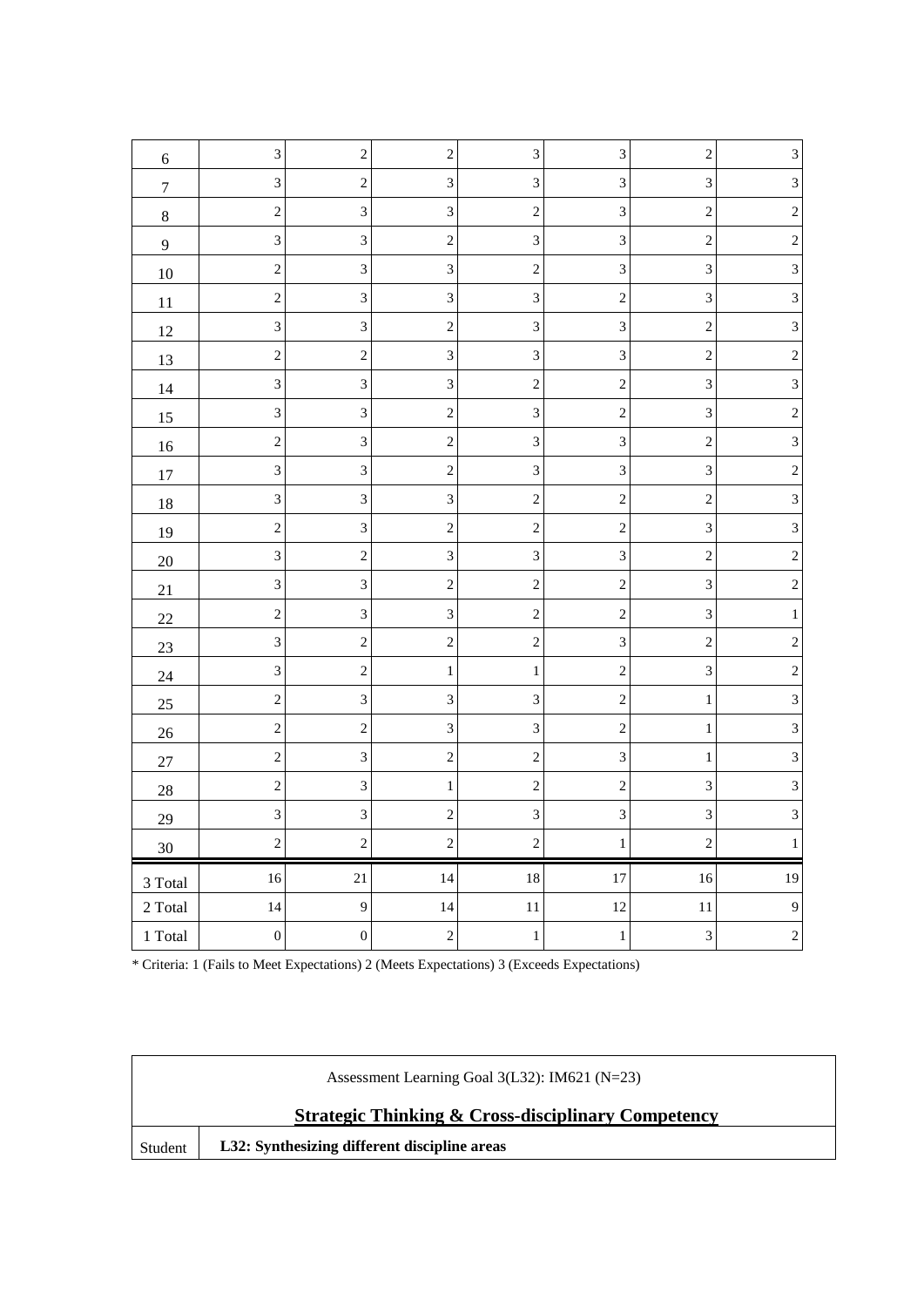| Number           | Consideration            | Management<br>principle | Discipline<br>knowledge | Intellectual<br>sensitivity | Horizontal<br>synthesis  | Vertical<br>synthesis |
|------------------|--------------------------|-------------------------|-------------------------|-----------------------------|--------------------------|-----------------------|
| $1\,$            | 3                        | $\overline{3}$          | 3                       | $\overline{3}$              | $\overline{3}$           | 3                     |
| $\sqrt{2}$       | 3                        | 3                       | 3                       | $\sqrt{3}$                  | 3                        | 3                     |
| $\mathfrak{Z}$   | 3                        | $\overline{3}$          | 3                       | $\mathfrak{Z}$              | 3                        | 3                     |
| $\overline{4}$   | $\overline{3}$           | 3                       | 3                       | $\mathfrak{Z}$              | 3                        | 3                     |
| 5                | 3                        | $\overline{3}$          | 3                       | $\mathfrak{Z}$              | 3                        | 3                     |
| $\sqrt{6}$       | $\mathfrak{Z}$           | $\mathfrak{Z}$          | 3                       | $\mathfrak{Z}$              | 3                        | 3                     |
| $\boldsymbol{7}$ | 3                        | $\overline{\mathbf{3}}$ | 3                       | $\overline{3}$              | $\overline{3}$           | 3                     |
| $\,8\,$          | 3                        | $\overline{\mathbf{3}}$ | 3                       | $\overline{3}$              | 3                        | 3                     |
| $\overline{9}$   | 3                        | $\overline{3}$          | 3                       | $\mathfrak{Z}$              | 3                        | 3                     |
| 10               | 3                        | $\overline{3}$          | 3                       | $\mathfrak{Z}$              | 3                        | 3                     |
| 11               | $\overline{3}$           | $\mathfrak{Z}$          | 3                       | $\mathfrak{Z}$              | 3                        | 3                     |
| 12               | 3                        | 3                       | 3                       | $\mathfrak{Z}$              | 3                        | 3                     |
| 13               | $\overline{3}$           | $\sqrt{3}$              | 3                       | $\sqrt{3}$                  | 3                        | 3                     |
| 14               | $\overline{3}$           | $\overline{\mathbf{3}}$ | 3                       | $\overline{3}$              | $\overline{3}$           | 3                     |
| 15               | 3                        | 3                       | 3                       | 3                           | 3                        | 3                     |
| 16               | 3                        | $\overline{3}$          | 3                       | $\mathfrak{Z}$              | $\overline{3}$           | 3                     |
| 17               | $\overline{3}$           | 3                       | 3                       | $\mathfrak{Z}$              | 3                        | 3                     |
| 18               | $\overline{c}$           | $\overline{c}$          | $\overline{c}$          | $\overline{c}$              | $\sqrt{2}$               | $\overline{2}$        |
| 19               | $\overline{c}$           | $\overline{c}$          | $\overline{\mathbf{c}}$ | $\overline{c}$              | $\overline{c}$           | $\mathbf{2}$          |
| $20\,$           | $\overline{c}$           | $\overline{c}$          | $\overline{c}$          | $\sqrt{2}$                  | $\sqrt{2}$               | $\overline{2}$        |
| 21               | $\overline{3}$           | $\overline{3}$          | 3                       | $\mathfrak{Z}$              | 3                        | 3                     |
| 22               | $\overline{c}$           | $\overline{c}$          | $\overline{c}$          | $\overline{c}$              | $\overline{c}$           | $\overline{2}$        |
| $23\,$           | $\overline{3}$           | $\overline{3}$          | 3                       | $\overline{3}$              | $\overline{3}$           | 3                     |
| 3 Total          | 19                       | 19                      | 19                      | 19                          | 19                       | 19                    |
| 2 Total          | $\overline{\mathcal{L}}$ | $\overline{4}$          | $\overline{4}$          | $\overline{4}$              | $\overline{\mathcal{L}}$ | 4                     |
| 1 Total          | $\boldsymbol{0}$         | $\boldsymbol{0}$        | $\boldsymbol{0}$        | $\boldsymbol{0}$            | $\boldsymbol{0}$         | $\boldsymbol{0}$      |

Assessment Learning Goal 4(L41): IM621 (N=23)

**Domain expertise in IT and Media Industry**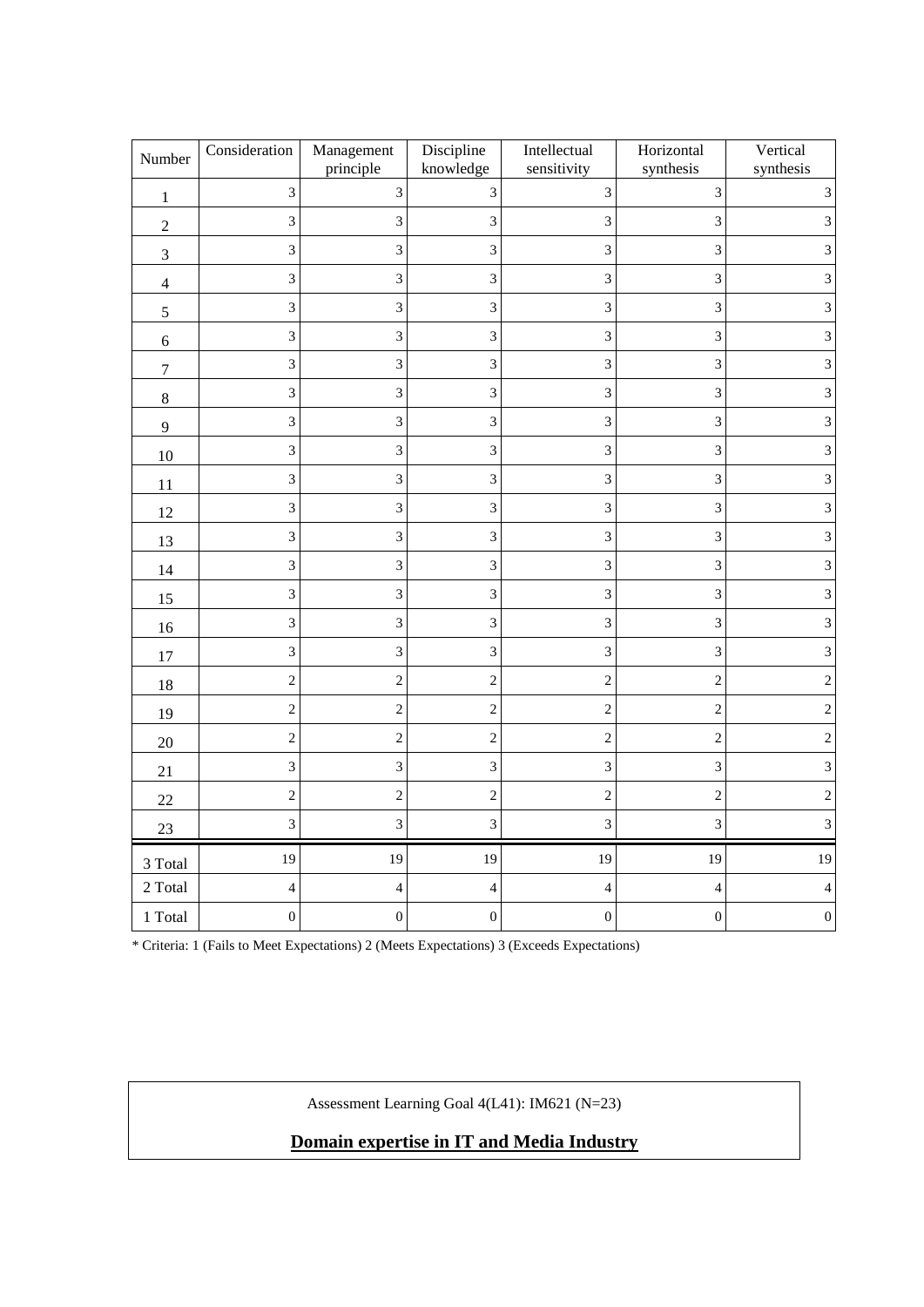| Student             | L41: Building IT/Media industry specific knowledge and understand the key issues |                                                      |
|---------------------|----------------------------------------------------------------------------------|------------------------------------------------------|
| Number              | Build industry specific knowledge                                                | Understand the key issues of business<br>environment |
| $\mathbf{1}$        | $\sqrt{2}$                                                                       | $\sqrt{2}$                                           |
| $\boldsymbol{2}$    | $\sqrt{2}$                                                                       | $\sqrt{2}$                                           |
| $\mathfrak{Z}$      | $\sqrt{2}$                                                                       | $\sqrt{2}$                                           |
| $\overline{4}$      | $\mathfrak{Z}$                                                                   | $\mathfrak{Z}$                                       |
| 5                   | $\sqrt{2}$                                                                       | $\sqrt{2}$                                           |
| $6\,$               | $\sqrt{2}$                                                                       | $\sqrt{2}$                                           |
| $\tau$              | $\sqrt{2}$                                                                       | $\sqrt{2}$                                           |
|                     | $\sqrt{2}$                                                                       | $\sqrt{2}$                                           |
| $8\,$               | $\sqrt{2}$                                                                       | $\sqrt{2}$                                           |
| 9<br>10             | 3                                                                                | $\mathfrak{Z}$                                       |
|                     | $\mathfrak{Z}$                                                                   | $\mathfrak{Z}$                                       |
| 11                  | $\sqrt{2}$                                                                       | $\sqrt{2}$                                           |
| 12                  | $\sqrt{2}$                                                                       | $\sqrt{2}$                                           |
| 13                  | $\mathfrak{Z}$                                                                   | $\mathfrak{Z}$                                       |
| 14                  | $\sqrt{2}$                                                                       | $\sqrt{2}$                                           |
| 15                  | 3                                                                                | $\mathfrak{Z}$                                       |
| 16                  | $\mathfrak{Z}$                                                                   | $\mathfrak{Z}$                                       |
| 17                  | $\mathfrak{Z}$                                                                   | $\mathfrak{Z}$                                       |
| 18                  | $\sqrt{2}$                                                                       | $\sqrt{2}$                                           |
| 19                  | $\sqrt{2}$                                                                       | $\sqrt{2}$                                           |
| $20\,$              | $\ensuremath{\mathfrak{Z}}$                                                      | $\mathfrak{Z}$                                       |
| 21                  | $\sqrt{2}$                                                                       | $\sqrt{2}$                                           |
| 22                  | $\sqrt{3}$                                                                       | $\mathfrak{Z}$                                       |
| 23                  |                                                                                  |                                                      |
| 3 Total             | $\overline{9}$                                                                   | 9                                                    |
| 2 Total             | 14                                                                               | $14$                                                 |
| $1\ \mathrm{Total}$ | $\boldsymbol{0}$                                                                 | $\boldsymbol{0}$                                     |

Assessment Learning Goal 4(L42): IM621 (N=23)

**Domain expertise in IT and Media Industry**